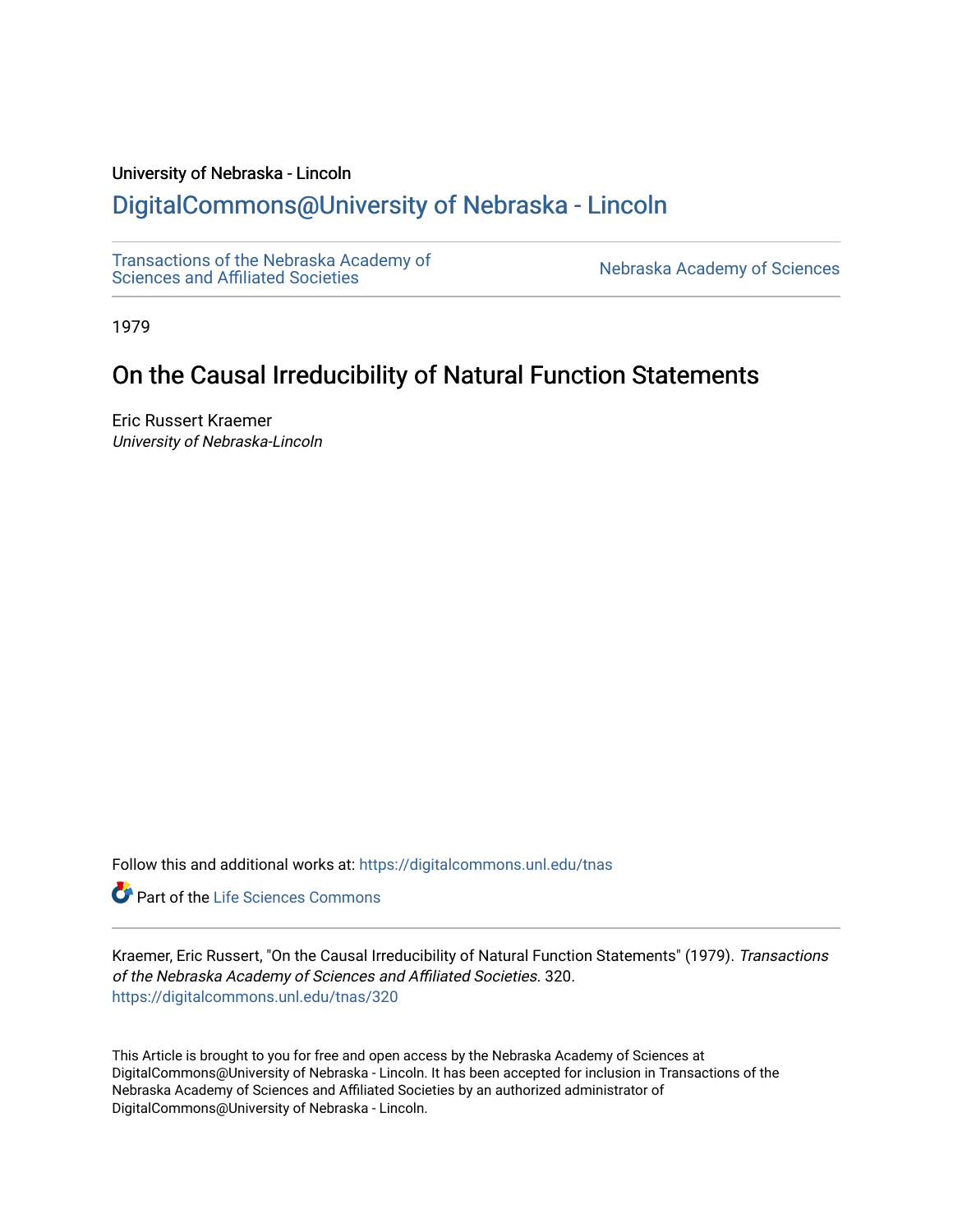### **ON THE CAUSAL IRREDUCIBILITY OF NATURAL FUNCTION STATEMENTS**

### **ERIC RUSSERT KRAEMER**

Department of Philosophy University of Nebraska-Lincoln Lincoln, Nebraska 68588

One topic of interest to a number of philosophers of science is whether functional explanation can be reduced to some other kind of explanation, such as causal explanation. Some philosophers have tried to reduce talk of natural functions to talk of causes. I here examine some such attempts and try to provide, in addition to the traditional counter-examples, an argument as to why such reductions should fail. Certain parallels are drawn between attributions of natural functions to <sub>parts</sub> of organisms and attributions of propositional attitudes to persons.

t t t

The complexity of the activities of living organisms has impressed most students of biology. Certain biologists and philosophers have proceeded to argue that organic life exhibits such unusual traits that if we are to understand organic phenomena adequately we must postulate some kind of special, non-standardly-physical entity in virtue of which biological activity occurs. Hans Driesch, for example, has spoken of entelechies (1927). Other philosophers and biologists, while not wishing to share Driesch's enthusiasm for postulating a special entity, have still argued that there are certain characteristic features of organic phenomena which make the project of giving a wholly adequate explanation of biology in terms of physics and chemistry seem an unlikely prospect. What I shall be concerned with here is one such feature, namely, functional explanation. By functional explanation I mean explanations of the occurrence of some trait in an organism in terms of some function that that trait satisfies. The claim has been made that although functional explanation is a perfectly acceptable method of explanation of many of the activities of living organisms, yet this sort of explanation (since the abandonment of Aristotelian physics) is not derivable from explanation of non-organic physical activities. Thus, if there is an acceptable mode of explanation for organic phenomena which does not apply to non-organic phenomena, then this fact should pose a barrier to attempts to work out the reduction of all biology to physics. What evidence can we Point to in favor of this claim?

Consider the standard model of scientific reduction

(Nagel, 1963). Roughly, one theory is shown to be reduced to another if (1) all the terms of the theory to be reduced can be defined (correlated) with terms of the reducing theory, and (2) all the laws of the theory to be reduced can be derived, by means of these definitions, from the laws of the reducing theory. I will be concerned here only with the first requirement. For, obviously, if the first requirement cannot be met, there is no point in worrying about the second.

The particular term that I wish to consider is the term 'function' as it occurs in sentences such as, "The function of the heartbeat in mammals is to circulate the blood." As has been noted many times, the term 'function' has many different uses. I shall here be concerned only with what we might call the 'natural function attribution' sense of the term. That is, I wish to discuss that sense of 'function' which we use when we attribute a function to some biological item.

Here it might be objected that what is at stake is not the reducibility of biology to chemico-physics but rather the reducibility of function-attributions and functional-explanation. But if the term 'function' naturally occurs in biological discourse, as one would suppose it *must* in discussions of physiology, surely this term needs to be accounted for if one is really to reduce biology without remainder to physics and chemistry. (See for example, recent standard biological texts such as Curtis, 1975 and Weiss, 1971.)

A number of philosophers have thought functionalexplanation a suspect form of explanation and have attempted to reduce it to some other sort of non-teleological explanation. In this paper I shall consider some attempts to reduce functional explanation to causal explanation. By a causal explanation I mean an account of the occurrence of some phenomenon which appeals to its causes. Such accounts typically include statements of laws of nature which express causal regularities. I shall concentrate on the attempt to reduce talk of functions to talk of causes. If this can be accomplished, then we would have no reason to suppose that a separate form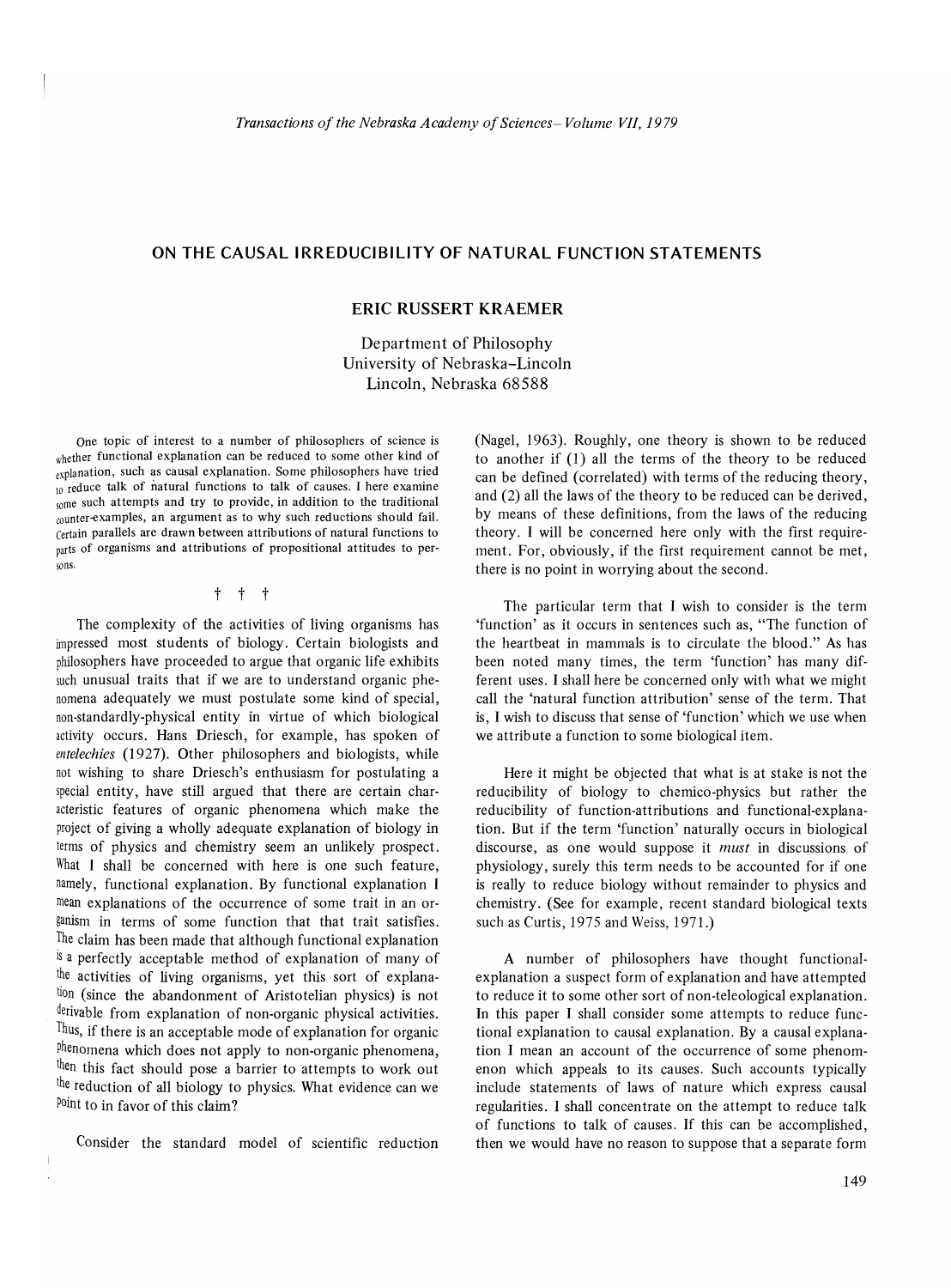of explanation need be involved in accounting for the activities of parts of organisms to which functions are naturally attributed. The task of the proponent of the causal reduction of functional explanation is to show how the following function-attribution schema can be accounted for in strictly causal terms:

(F) The function of X is Y.

One might try to hold that (F) comes to no more than

(G) X is causally sufficient for Y.

One might try to support this by noting, in terms of the above example, that the beating of the heart in mammals is causally sufficient for the circulation of the blood. However, a little reflection reveals that a more cautious claim needs to be made here, namely:

(H) X usually causes Y.

For, with respect to our example, the beating of the heart will not result in the circulation of the blood unless the heart is properly connected with the rest of the body (is, for example, not resting by itself in a saline solution). But (H) by itself will not do. One traditional counter-example to this sort of account is that, whereas the beating of the heart usually causes heart sounds, it is not (we assume) a function of the beating of the heart to produce heart-sounds. Thus, (H) is too broad to be an adequate analysis of (F).

Another attempt at reducing function-attributions involves construing them as causally necessary conditions for some state-of-affairs. Thus, one might propose that (F) comes to no more than:

(I) X is a causally necessary condition for Y.

Modifying our example to (I), we might claim that the beating of the heart is a causally necessary condition for the circulation of the blood. Here again, there is a traditional counterexample. For the existence of artificial heart-machines which make possible the circulation of the blood demonstrates that the beating of the mammalian heart is not causally necessary for hlood circulation. Therefore, (I) is too restrictive to be an adequate analysis of (F).

One might try to salvage the strategy behind (1) by noting that one only attributes functions to items that are parts of some natural system (Gruner, 1965). Thus we may attempt to accommodate (F) as:

(J) In system S, X is causally necessary for Y.

Thus, if we let S be the *normal* mammal, then we may avoid the problem that heart-machines raised for  $(I)$ . However,  $(J)$ 

still does not give us an adequate analysis of  $(F)$ . (J) is  $t_{00}$ liberal an account, as it cannot handle the problem of  $h_{\text{eqn}}$ . sounds raised earlier. For, although in the normal mammal the beating of the heart is causally necessary for the  $prod_{\mu}$ tion of heart-sounds, this production is not a function of the beating of the heart. Furthermore, (J) is also too restrictive an analysis. Part of an organism (for example, the right  $\frac{1}{k \cdot k}$ in a human) can have a function (to purify the blood of  $\frac{1}{\text{Im}}$ purities) without that item being naturally causally necessary for satisfying the function (after all, we can get by with  $_{0}$ ) one kidney).

Let us grant, therefore, that neither appeals to causal necessity nor causal sufficiency will work. Yet we should not I think, be tempted to suppose that function-attributions  $\frac{1}{10}$ *not* involve causation at all. We may certainly grant that (F) does entail:

> (K) In system S, X typically contributes causally to Y.

Even if  $(K)$  does not give us a reductive analysis of  $(F)$  (for example, it cannot handle the problem of the heart-sounds) it is still important to note that in attributing a function to  $\overline{\mathbf{a}}$ item we are also asserting that there clearly is a causal con. tribution relationship between the elements in question. For example, if the beating of the heart did not typically contrib. ute causally to the circulation of the blood in normal mam. mals, we would *not* be inclined to attribute the function of circulating the blood to the beating of the heart.

At this point we might be tempted to modify  $(K)$ . Let us note that what seems to be problematic about the case of heart-sounds is that the production of heart-sounds by the beating of the heart seems not to contribute naturally to any goal of the normal mammal. With this in mind we might then try to modify (K) as follows:

> (L) In S, X causally contributes to Y and Y is some goal, G, of S, or Y contributes causally to G.

(L) does allow us to distinguish between the spurious heart· sounds case and our paradigm example of blood circulation. However, (L) is not all that happy a result. For although it does not contain the term 'function,' it nonetheless does make use of a concept which is just as teleological, namely the concept of a goal. Thus, in order to carry out the present project it seems that a reductive non-teleological analysis needs to be provided for the concept of a goal.

While I doubt that such an analysis can be given,  $I$  will offer no specific arguments to that effect here. (For further discussion of these and further attempts to reduce function' attributes, see Nissen. 1971. Compare also, Bunge, 1963.) What I wish to present here is a theory as to why the above reductions fail. I suggest that there is a kind of irreducible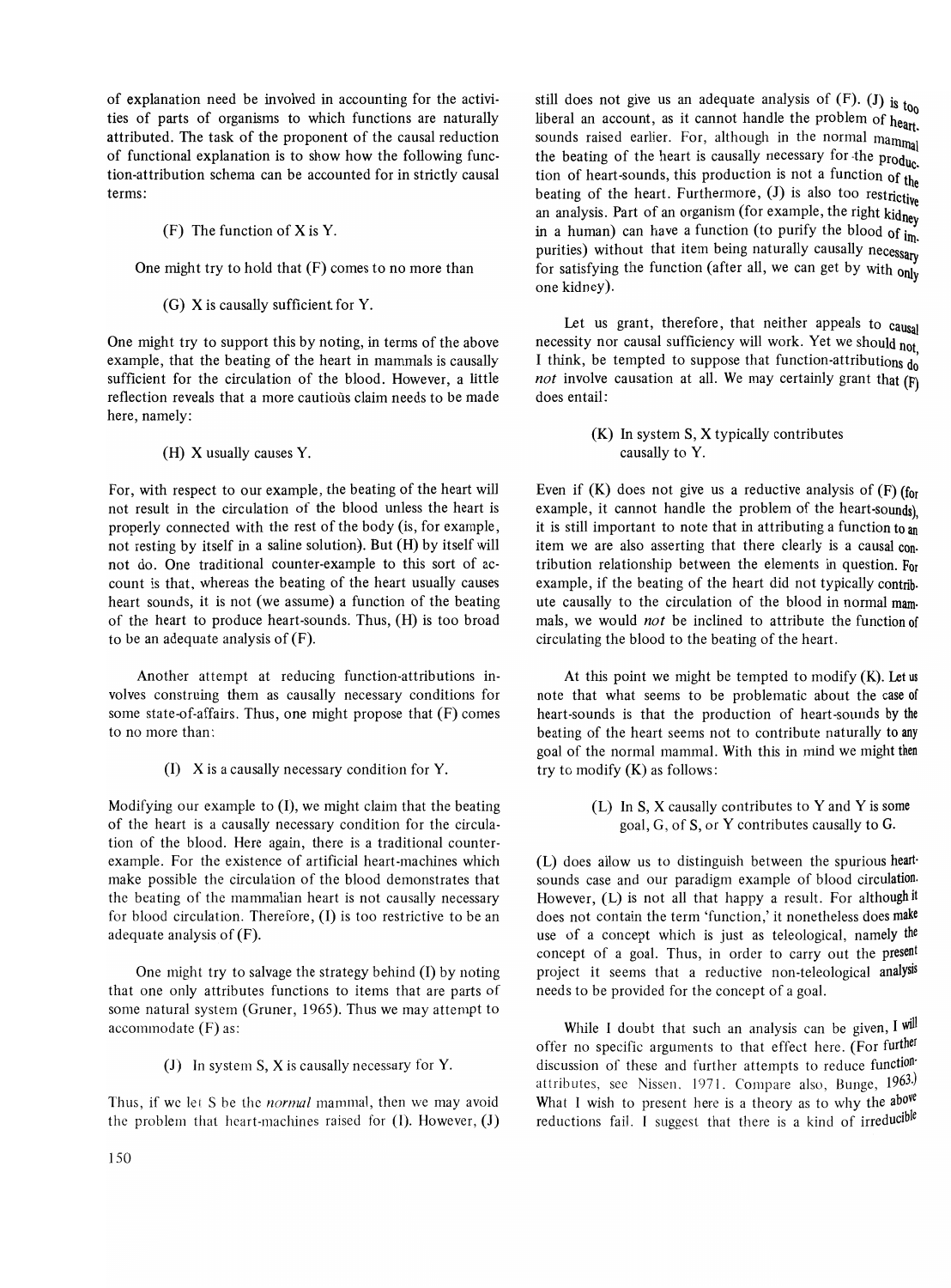"directedness" in function-attributions which is responsible for the failure of the above attempts at analysis. This notion of irreducible directedness is, admittedly, rather vague. To make <sup>11</sup> somewhat more precise, let us consider an analogous phe-\omenon in the philosophy of mind. In discussing the ques tion of whether or not there is a unique characteristic of mental phenomena, Franz Brentano held that every mental phenomenon had the property of being directed upon an  $_{\text{object}}^{\text{f}}$  which need not exist (Brentano, 1973). The property of being directed upon an object which need not exist, or, as it is presently known, of *intentionality,* does seem to be a characteristic of a group of mental phenomena called propositionalattitudes. (These include such phenomena as believing, knowing, desiring, hoping, despising, fearing, etc.) To motivate this notion of being directed upon an object which need not exist, consider the sentence:

(M) Smith believes that Zorinsky is prudent.

smith's belief, we may say, is directed on Zorinsky. But the truth of (M) surely does not imply that Zorinsky exists. For note the sentence:

(N) Smith believes that Santa Claus is benevolent.

Various formal criteria have been proposed to capture Brentano's intuition that there is some distinctive feature of psychological attitudes (Marras, 1972).

It is not my purpose here to explore the question of whether there is an adequate criterion of this feature of intentionality. Instead, what I do wish to point out is that it has proved most difficult to reduce causal claims about external behavior and internal states. Some have held that it is the intentionality of propositional-attitudes which is responsible for this. What I wish to suggest here is that, similarly, it is a *sort* of intentionality, or directedness on a state-of-affairs or condition which need not exist, which is responsible for the failure of the above attempt to reduce natural function statements to statements of causal relations.

To support this contention, let us consider, for example, the following, which has been proposed as a criterion of the intentionality of propositional attitudes:

 $(C_1)$  A [further] mark of intentionality may be described in this way. Suppose there are two names or descriptions which designate the same things and that  $E$  is a sentence obtained merely by separating these two names or descriptions by means of "is (are) identical with." Suppose also that  $A$  is a sentence using one of those names or descriptions and that  $B$  is like  $A$ , except that, where  $A$  uses the one,  $B$  uses the other. Let us say that  $S$  is intentional if the conjunction of *A* and *E* does not imply *B* (Chisholm, 1957).

Note that this neatly fits our belief sentence (M). For consider:

- (M) Smith believes that Zorinsky is prudent.
- (0) Zorinsky = Nebraska's senior senator.
- (P) Smith believes that Nebraska's senior senator is prudent.

From (M) and (O) we cannot deduce (P). This criterion also seems to fit our function-attribution sentence:

- (Q) The function of heart beating in mammals is to promote the circulation of the blood.
- (R) The circulation of the blood is the activity most commonly used as a philosophical example of a biological activity.
- (S) The function of heart beating in mammals is to promote the activity commonly used as a philosophical example of biological activity.

From (Q) and (R) it seems that we cannot deduce (S). But consider a causal case:

- (T) Heart beating causes heart noises.
- (U) Heart noises are my favorite noises.
- (V) Heart beating causes my favorite noises.

In this case it is clear that the inference from  $(T)$  and  $(U)$  to (V) certainly goes through.

To strengthen my argument, let us consider another rough criterion of intentionality (or "directedness"):

> (C2) A sentence expressing a *dyadic-relation* (a relation between two elements) is intentional if the truth of the sentence and the existence of either element of the relation does not entail the existence of the other element of the relation.

Let us apply this criterion to our examples. First, with respect to belief; the truth of (M) and existence of Smith doesn't entail existence of Zorinsky. Second, with respect to functionattributions, the truth of (Q) and existence of a heart-beating doesn't entail existence of a blood-circulation. But, third, with respect to causal-attribution, the truth of (T) and existence of heart-beating does entail existence of heart noises.

Thus we have two criteria of intentionality which apply to both propositional-attitudes and function-attributions but not to the attribution of causes. What I hope to have suggested